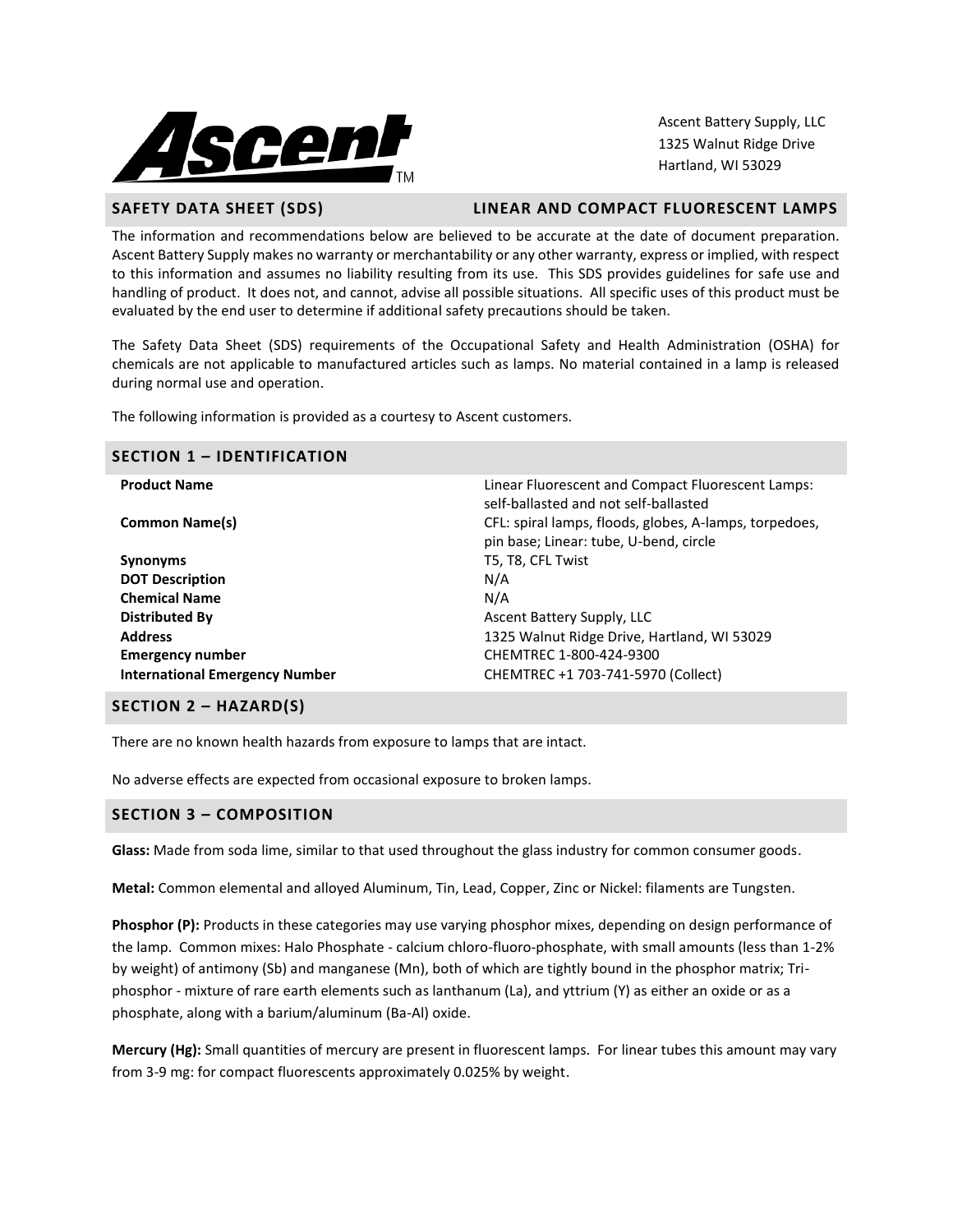## **SECTION 4 – FIRST AID MEASURES**

**Glass Cuts:** Employ standard first aid practices. Consult a physician if necessary.

**Dust Inhalation:** Remove to a well-ventilated area. Consult a physician if necessary.

## **SECTION 5 – FIRE-FIGHTING MEASURES**

These lamps are not generally flammable, although some components of some lamps may be. These lamps are not known to spontaneously combust. If the lamps are involved in a fire, use standard fire-fighting procedures. Dial 911 for emergency assistance.

### **SECTION 6 – ACCIDENTAL RELEASE MEASURES**

Should breakage occur, the following measures are recommended:

**Glass:** Take usual precautions for collection of broken glass; use protective gloves and/or clothing. Place broken material in a closed container to prevent generation of excessive dust.

**Lead Solder:** Dispose of any lead-bearing sections of the lamp (ballast/driver circuitry) in accordance with federal, state and local regulations.

**Mercury and other inorganic compounds:** When breaking large numbers of lamps for disposal, appropriate industrial hygiene monitoring and controls should be implemented to minimize airborne levels or surface contamination.

## **SECTION 7 – HANDLING AND STORAGE**

Store lamps appropriately; avoid storage areas that are wet or prone to flooding.

Keep lamps protected from accidental breakage. Should breakage occur, refer to the protective measures in Sections 6 & 8.

### **SECTION 8 – EXPOSURE/PERSONAL PROTECTION**

**Glass:** Wear gloves while handling broken glass.

**Lead Solder:** Wear gloves while handling electronic components, particularly those constructed with lead-bearing solder. Always wash hands after handling these materials.

**Dust from broken lamps:** If exposed to a large number of broken lamps (such as in preparing for lamp recycling), make sure to move to a well-ventilated area with local exhaust ventilation or wear protective breathing equipment.

## **SECTION 9 – PHYSICAL/CHEMICAL PROPERTIES**

N/A

## **SECTION 10 – STABILITY & REACTIVITY**